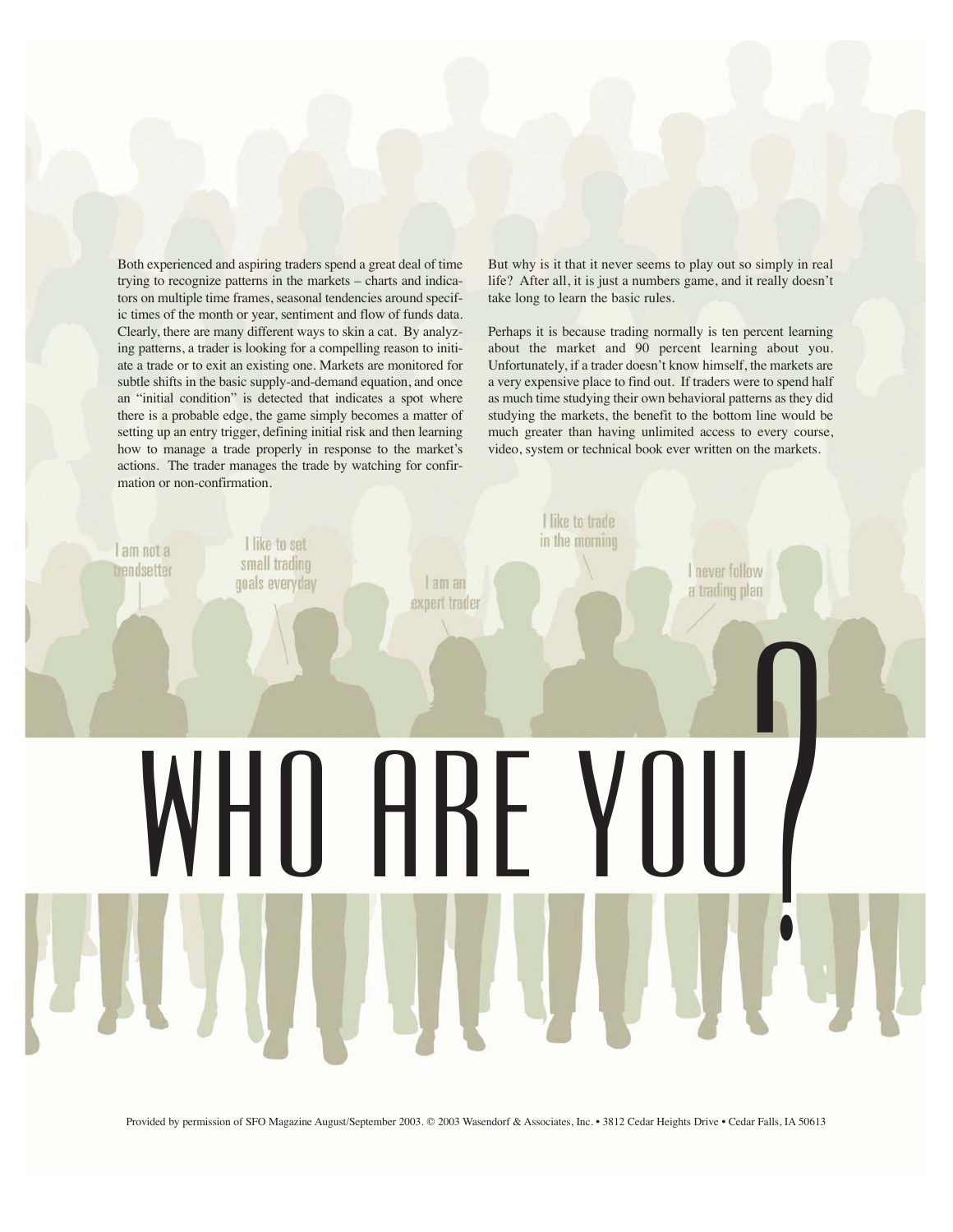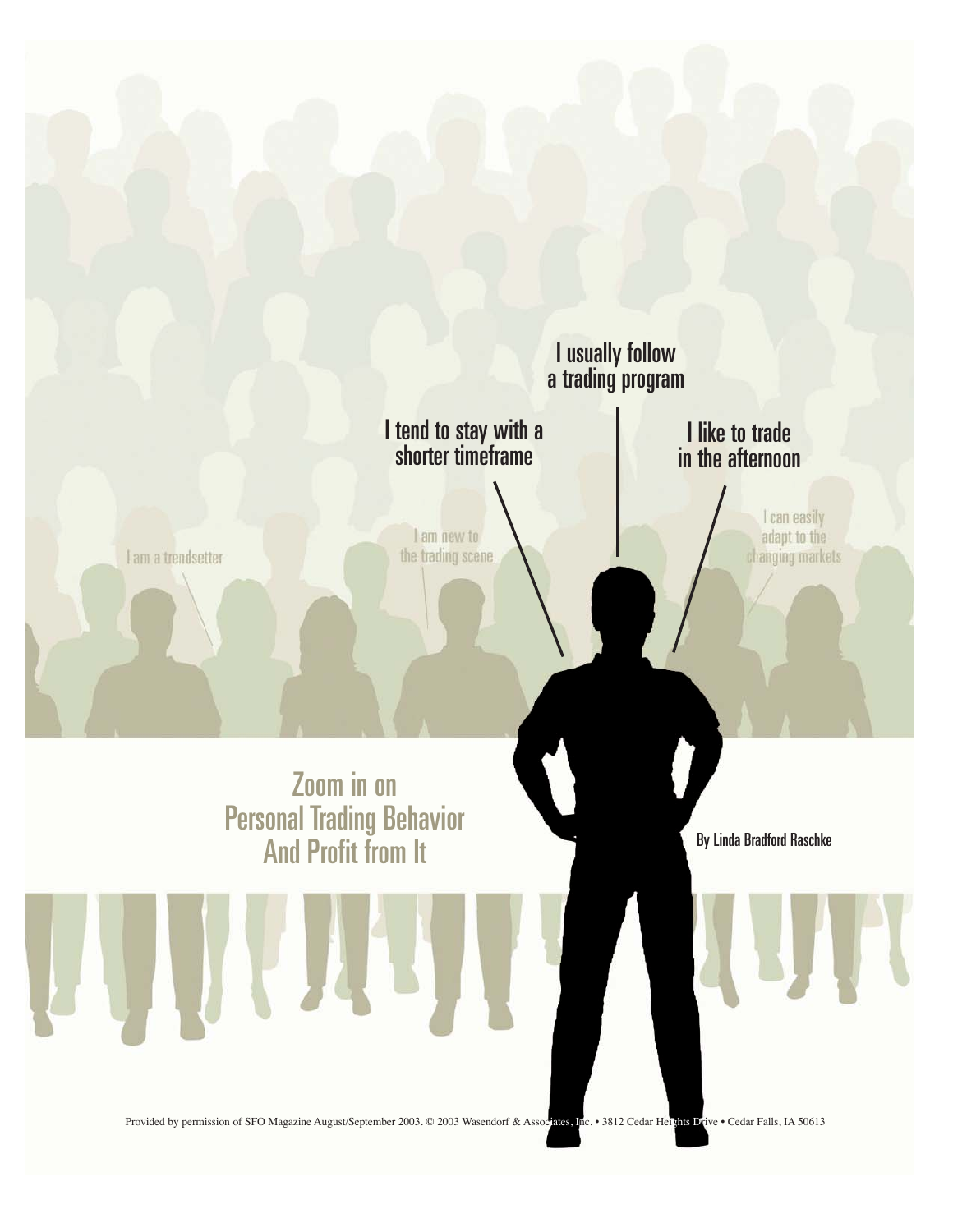Bottom lines suffer when marginal trades are taken, game plans are not followed, and "unforced errors" are made. Luckily, traders *can* learn to recognize those personal behavioral patterns that lead to loss of focus and concentration, in addition to other bad habits.

### **No Runs, Some Hits, Unforced Errors?**

Let's look at some common patterns that lead to unforced errors. Consider the trader who has been diligently monitoring a market for a particular setup and, for whatever reason, the initial trade is missed. He then makes a reactive spontaneous trade out of frustration for having missed the first one. The market has had a good run, and his account is at a new high. The trader then proudly marvels at the gains he's made and proceeds to get sloppy and complacent, leading to an extended draw down period. He misses an exit spot for a winning trade and lets a winner turn into a loser. Out of frustration, he then averages down in the hopes of at least trying to get back to even.

Many bad behaviors are the result of emotional reactions. However, some are simply the result of bad habits. The goal is to make trading as automatic as possible and, so, the ultimate goal should be to create winning habits. As Socrates put it, "We are what we repeatedly do. Excellence, then, is a habit."

Here are some tools that can help traders identify the behavioral patterns that hold them back and, further, how to eliminate them or *at the very least* get them back under control. Equally as important for traders is the ability to identify the behaviors that they are doing *right*, because this is the first step towards building confidence.

#### **ID the Problem**

Always become aware of the particular problem or challenge. Here is a list of questions to ask that help identify areas at which to take a closer look.

Is there a time of day where more losing trades are made? Some traders do best in the morning, and some do best in the afternoon.

What types of trades are leading to the most consistent results? Many traders have their best results staying on a shorter timeframe and not giving big-picture trades the benefit of the doubt. For others, trying to engage in short-term scalping can lead to overtrading and frequent whipsaws.

Is there a game plan or trading program that is set in place before the day begins, and how closely is this plan being followed?

Are extraneous factors outside of the trading environment, such as personal relationships, finances or illness interfering with a trader's judgment or becoming a distraction in general?

Are occasional large one-day losses occurring from sloppiness or dropping of the guard, and is the trader more emotional or reactive on these types of days?

Is general burnout leading to sloppy habits, lack of focus or reactive overtrading?

These are a few of the reasons that normal, intelligent people can get caught up in destructive behavioral patterns. So, is it possible to break the patterns that lead to the more emotional market draw downs? And, how can one take this to the next level, know when things are going right and, thus, increase leverage used on the better trades?

### **The Body Keeps in Touch**

It is easy for most people to learn how to recognize how their body feels when in different states. An athlete who is in the groove may feel keenly aware, yet relaxed overall. On the other hand, an athlete who is "choking" will be tense, anxious and rushed. Learning to pay attention to bodily reactions can help a trader confirm when he is engaged in good behavioral patterns or transgressing his own rules. He also can learn to recognize how his body feels when a trade is working out and how it feels in a losing trade.

Here's a personal example. When I know a trade is working according to plan and the market is doing as expected – even if the trade has not yet kicked in – I find that I feel a level of confidence where I do not feel compelled to look at the screen. I do not feel bothered by anything and am relaxed with a feeling of "knowing" that my position is a good one. However, if I am in a trade and it does not "feel" right, even if it has not moved against me, I find myself gazing intently at the screen, my breathing is a bit more shallow, and I hardly blink. Five minutes can pass by, and I will still be sitting in exactly the same position in my chair.

I also am aware of certain patterns in which I engage when I am starting to get tired or burned out. I know from experience that I will be more likely to drop my guard at these points, and so I will do best if I stop trading when I feel this way.

The longer a trader has been trading, the greater his awareness that higher highs in the equity can still be foiled by lower lows; this is the one thing to forever be on guard against. Many winning sports teams have won championships strictly by playing fabulous defense. However, with trading the ultimate goal is to do more than just eke out a living, but instead to truly capitalize on the occasional gifts the market can offer. So, just as it is important to recognize how one feels when in a state that can lead to errors in judgment, it is equally important to identify with a "Green Light GO" condition. This is when it is time to pound the table and stay with a strong trend move. Confirmation of a winning trade comes not just from indi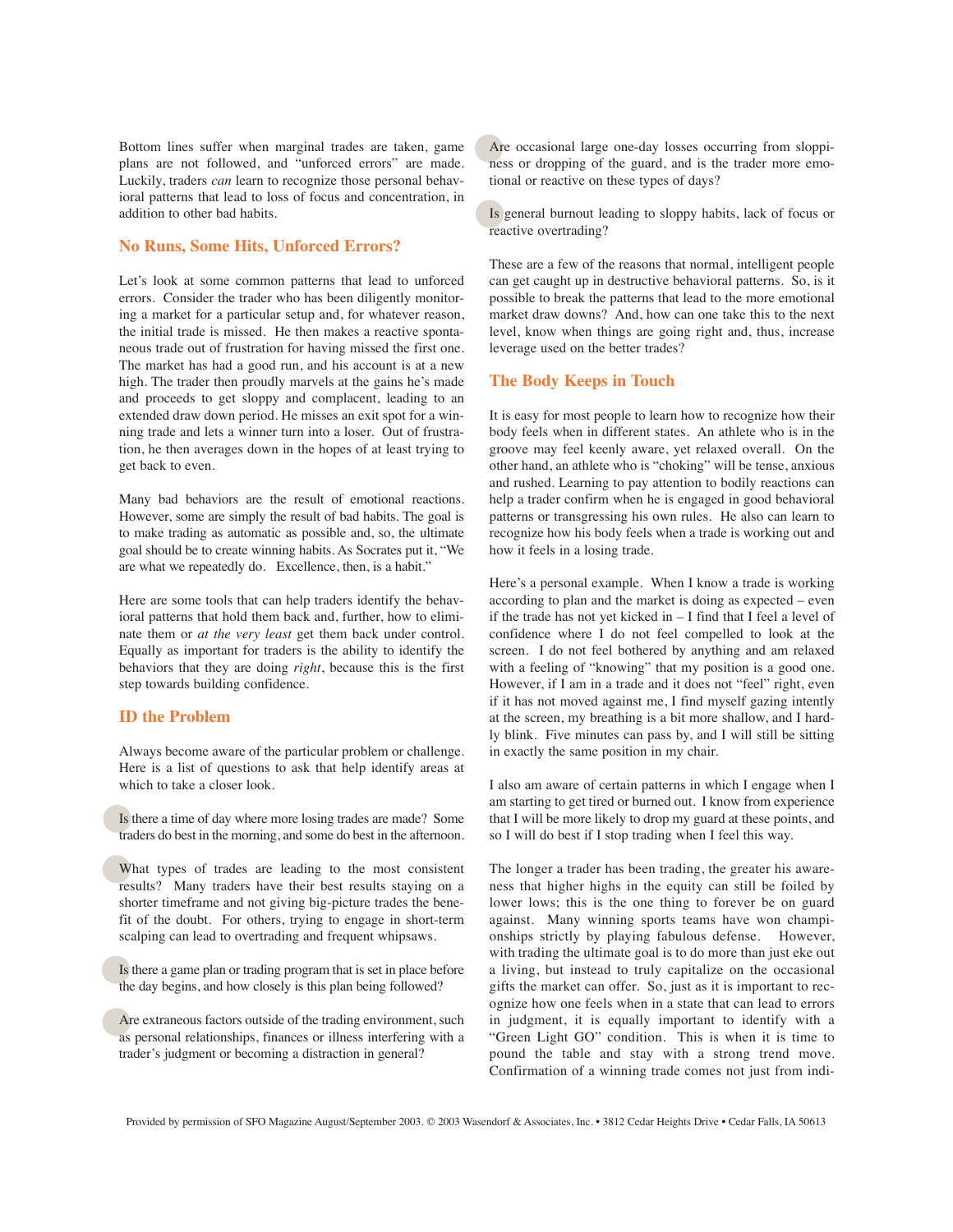cators, but also from our own bodily state, which will give the feeling of being in sync.

Ultimately, the traders who make it in this business will be the ones with the most perseverance. As time goes by, experience will become a trader's greatest asset. Each day, a trader gets more experience as to what the best trades feel like and which of his own behavioral patterns lead to trouble. Once he learns the patterns that lead to mistakes, it is easier to make those mistakes with less frequency. The fewer the unforced errors, the steadier the equity curve in the long run.

# **C'mon Baby, Let the Good Times Roll**

Sometimes there can be frustrating periods in the market where it is easy to wonder if the "good times" will ever return again. Keep in mind that market movements are not steady. There can be long, flat periods in a particular market, or periods of erratic choppiness in both directions. The market seldom moves with consistent moderate swings. Traders who do not possess an even disposition or temperament will have greater emotional swings. Experienced traders know that there are always one to two dull times a year, and these are the times that require the most patience and self-restraint. If a trader is newer to the business, he must be on guard to not force trades or overtrade.

How is it possible to break the patterns that lead to the more emotional account draw downs? Is it possible to develop self-control? These are the areas that every trader will continually have to wrestle with. Even many professional traders end up having transgressions after years and years of very successful careers. It takes just one incident where something starts to get away from them, and they are distracted by outside events such as a divorce, illness in the family, or a soured business relationship. Outside distractions can easily break one's focus and concentration.

## **Tips to Deal with Personal Challenges**

Traders who at times experience emotional challenges or frustrations in their trading careers are by no means alone. These challenges are part and parcel of the business. Listen to the body and its body signals – there are always signs the body will put out when engaging bad habits.

But there are certain steps that can be taken to protect against each trader's own personal Achilles heel.

Beware of precisely what the particular problem or challenge is. For example, maybe a trader has the tendency to give back three weeks worth of profits in two days.

Sometimes it's very helpful to identify the conditions that *precede* periods when a trader gets "sloppy." Was he feeling elated after having hit new equity highs? Or, was he distracted by events that were occurring outside of trading? A trader has to learn to acknowledge the sides of his personality that hold

him back in trading, because these traits are never going to disappear. After all, we are not robots – we are human. But when he can recognize a pattern of feelings or emotions he feels *before* he starts to get into trouble, he is a lot less likely to take a trade that was not part of his game plan.

Have a trading plan each day. This is insurance against making marginal, spontaneous trades. It also will protect the trader in that it *forces* him to take one day at a time and reminds him that the market alternates between trending periods and choppy periods. Atrader that can identify ahead of time the type of period that he is in can be prepared with the appropriate type of strategy for that day.

Routines and rituals are tools for staying grounded in the present and can aid in keeping the trader's behavior consistent with his trading plan. Everyone needs tools to create structure and order in an otherwise very abstract game. Record-keeping such as logging trades, statistics or market indicators, is an excellent discipline that helps one stay in the present and stay consistent.

Set *small* goals every day. Such a goal might be to have three winning days in a row, or to follow a trading plan just for that day. It might be to make no more than three trades a day and to refrain from overtrading. Or, it could be to put a half position on every five-minute bull or bear flag that forms. A trader's small goals should reflect his own trading style, needs and weaknesses.

A trader should learn to differentiate between challenging conditions that are caused by the market environment, versus unforced errors that he makes himself. He should avoid being hard on himself if the current environment is flat or his normal trading style is not suited to current conditions.

A good way to correct behavior is to think at all times about a desired outcome. Post it next to the trading screen. Read it every morning. Every time a trader goes to take action, he should ask if it truly supports his desired goal. If he wants the outcome badly enough, he will find away to reach it. He should imagine the winning feeling upon achieving those short-term goals and replay that feeling over and over in the mind as motivation. It's important to be very clear about what his purpose and goals are in the market *each day*, not just over the long run.

Traders should consider having a trader friend with whom they can share their daily account statements. Most traders will do better when they have to be accountable to an outside party with regard to their trading performance; they are less likely to let one large loser get out of hand. If his judgments are impaired, at least there is someone on the other end who can draw attention to the fact that the trader is deviating from his plan or might be in need of a break. A trading buddy is not there to offer advice on the market or on individual trades. In fact, if a trader finds himself having to ask for advice or opinions, it is a sure sign that he should *not* be in that trade. A buddy is there to serve as a coach – to offer a pep talk or motivational boost if needed, or to serve as an outside party to